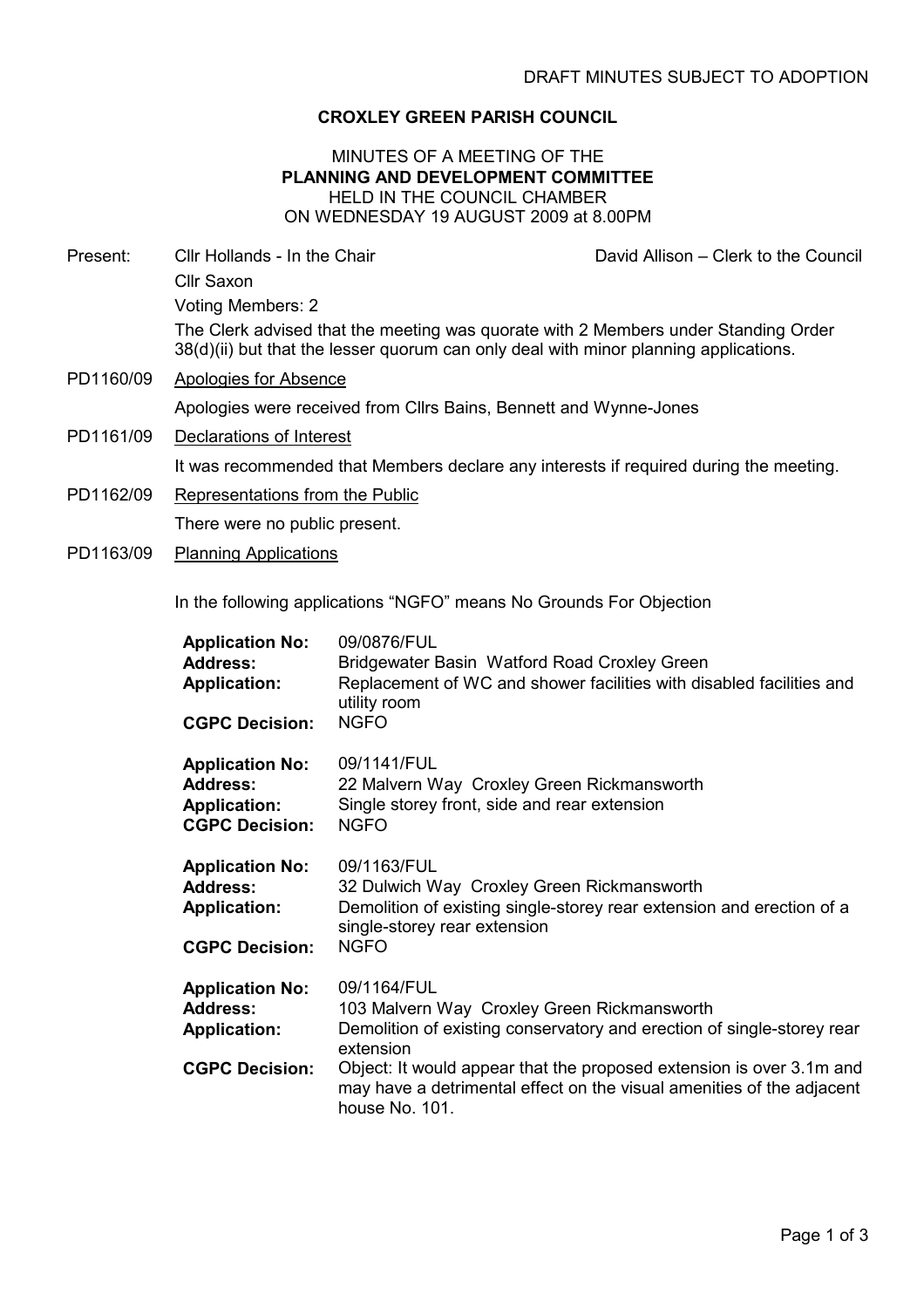| <b>Application No:</b> | 09/1179/FUL                                                         |
|------------------------|---------------------------------------------------------------------|
| <b>Address:</b>        | 35 Winton Crescent Croxley Green Rickmansworth                      |
| <b>Application:</b>    | Single storey rear conservatory with steps to existing terrace area |
| <b>CGPC Decision:</b>  | <b>NGFO</b>                                                         |
| <b>Application No:</b> | 09/1181/FUL                                                         |
| <b>Address:</b>        | 94 Windmill Drive Croxley Green Rickmansworth                       |
| <b>Application:</b>    | Two-storey side extension, front porch canopy, conversion of garage |
| <b>CGPC Decision:</b>  | to habitable room and alterations to fenestration<br><b>NGFO</b>    |

#### PD1164/09 Recent Decisions by Three Rivers District Council

#### APPROVED

| <b>Reference No:</b>  | 09/0701/FUL                                                                                                 |
|-----------------------|-------------------------------------------------------------------------------------------------------------|
| <b>Address:</b>       | Imperial Machine Co Ltd Harvey Road Croxley Green                                                           |
| <b>Application:</b>   | Demolition of existing buildings and erection of 44 dwellings                                               |
|                       | and 7 flats, alterations to existing vehicular access, associated<br>open space landscaping and car parking |
| <b>TRDC Decision:</b> | Approved                                                                                                    |
|                       |                                                                                                             |
| <b>CGPC Decision:</b> | Object                                                                                                      |
| <b>Reference No:</b>  | 09/0892/FUL                                                                                                 |
| <b>Address:</b>       | 10 Harvey Road Croxley Green Rickmansworth                                                                  |
| <b>Application:</b>   | Two storey and single storey side and rear extensions with rooflights                                       |
| <b>TRDC Decision:</b> | Approved                                                                                                    |
| <b>CGPC Decision:</b> | No decision taken - inquorate                                                                               |
| <b>Reference No:</b>  | 09/0997/FUL                                                                                                 |
| <b>Address:</b>       | 5 Frankland Road Croxley Green Rickmansworth                                                                |
| <b>Application:</b>   | Amendment to 08/0637/FUL: Loft conversion with front and                                                    |
|                       | rear dormer windows                                                                                         |
| <b>TRDC Decision:</b> | Approved                                                                                                    |
| <b>CGPC Decision:</b> | No decision taken - inquorate                                                                               |

PD1165/09 Appeals Against Planning Decisions

There were no appeals.

#### PD1166/09 Cycle Rack – Watford Road

The Clerk advised that he has not yet heard from TRDC when the shopping parade refurbishment was to take place.

# PD1167/09 Upgrading the Zebra Crossings, Watford Road

The Chairman introduced this item and asked the Clerk for an update. The Clerk advised that following the Committee's previous discussion on this matter he had written to Highways requesting consideration be given to a 'loan' from either HCC or from Highways own finances in advance of the S106 monies being available. The Clerk added that